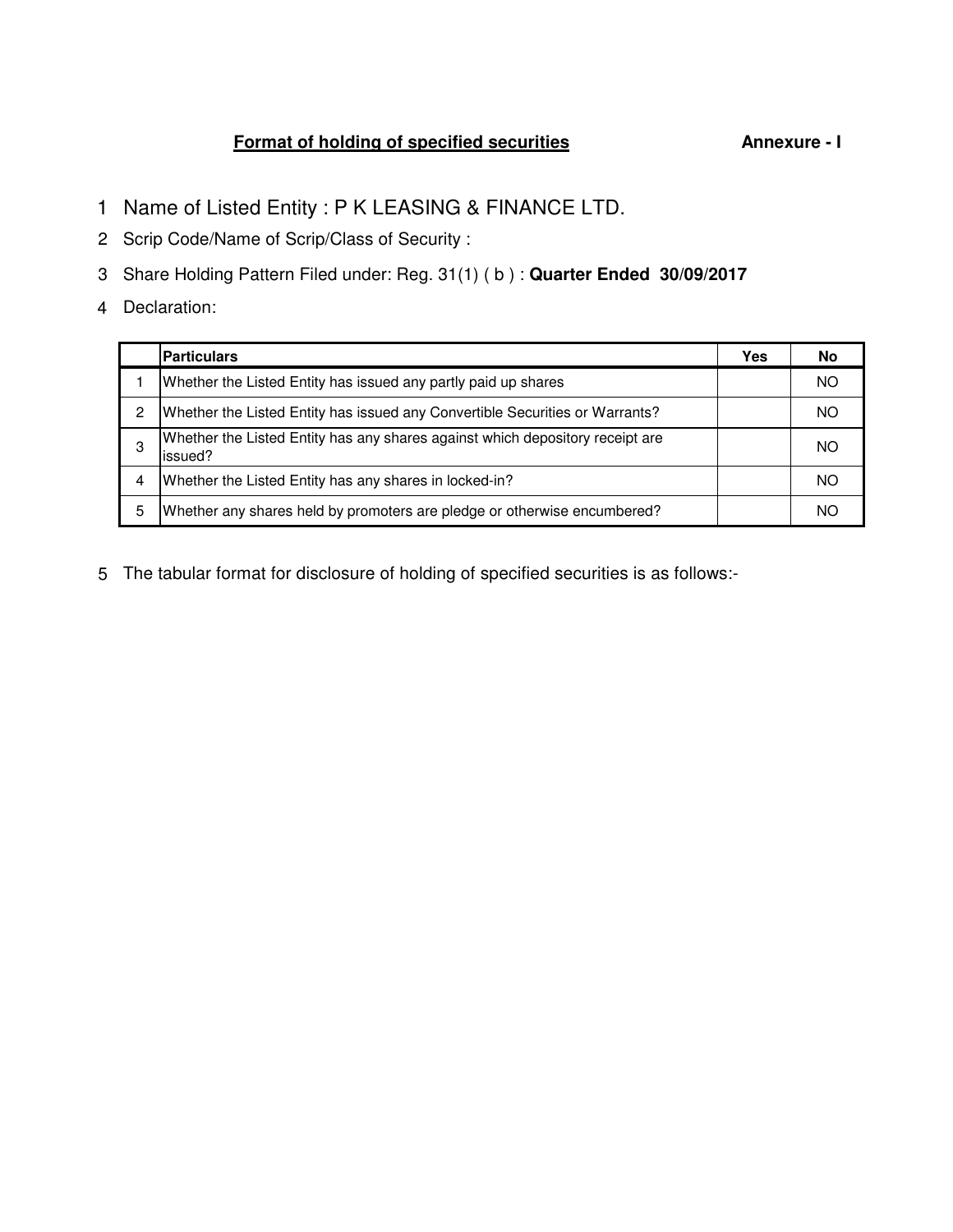## Table I - Summary Statement holding of specified securities

|      | Categor Category of shareholder | Nos. of    | No. of fully paid- No. of partly |                | No. of            | <b>Total nos. shares</b> | Shareholding     |            |                      | Number of Voting Rights held in each class of securities |                 |             | No. of Shares   Shareholding as   Number of Locked in shares   Number of Shares pledged or |                             |                     |                      | Number of equity |                     |
|------|---------------------------------|------------|----------------------------------|----------------|-------------------|--------------------------|------------------|------------|----------------------|----------------------------------------------------------|-----------------|-------------|--------------------------------------------------------------------------------------------|-----------------------------|---------------------|----------------------|------------------|---------------------|
|      | (II)                            | shareholde | up equity                        | paid-up equity | shares            | held                     | as a % of total  |            |                      | (IX)                                                     |                 | Underlying  | a % assuming                                                                               | (XII)                       |                     | otherwise encumbered | shares held in   |                     |
|      |                                 | rs         | shares held                      | shares held    | underlying        | $(VII) =$                | no. of shares    |            |                      |                                                          |                 | convertible | full conversion                                                                            |                             |                     | (XIII)               |                  | dematerialized form |
|      |                                 | (III)      | (IV)                             | (V)            | <b>Depository</b> | $(IV)+(V)+(VI)$          | (calculated as   |            |                      |                                                          |                 | securities  | of convertible                                                                             |                             |                     |                      |                  | (XIV)               |
|      |                                 |            |                                  |                | Receipt           |                          | per SCRR,        |            |                      |                                                          |                 | (Including  | securities (as a                                                                           |                             |                     |                      |                  |                     |
|      |                                 |            |                                  |                | (VI)              |                          | 1957)            |            | No. of Voting Rights |                                                          | Total as a %    | Warrants)   | percentage of                                                                              | No.                         | As a % of           | No.                  | As a % of        |                     |
|      |                                 |            |                                  |                |                   |                          | (VIII) As a % of |            |                      |                                                          | οf<br>$(A+B+C)$ | (X)         | diluted share                                                                              | (a)<br>total Shares<br>held | (a)<br>total Shares |                      |                  |                     |
|      |                                 |            |                                  |                |                   |                          | $(A+B+C2)$       | Class eg:x | Class eg:y<br>Total  |                                                          |                 |             | capital)                                                                                   |                             |                     |                      | held             |                     |
|      |                                 |            |                                  |                |                   |                          |                  |            |                      |                                                          |                 |             | $(XI) = (VII) + (X)$ as a                                                                  |                             | (b)                 |                      | (b)              |                     |
|      |                                 |            |                                  |                |                   |                          |                  |            |                      |                                                          |                 |             | $%$ of $(A+B+C)$                                                                           |                             |                     |                      |                  |                     |
|      |                                 |            |                                  |                |                   |                          |                  |            |                      |                                                          |                 |             |                                                                                            |                             |                     |                      |                  |                     |
|      |                                 |            |                                  |                |                   |                          |                  |            |                      |                                                          |                 |             |                                                                                            |                             |                     |                      |                  |                     |
|      |                                 |            |                                  |                |                   |                          |                  |            |                      |                                                          |                 |             |                                                                                            |                             |                     |                      |                  |                     |
|      |                                 |            |                                  |                |                   |                          |                  |            |                      |                                                          |                 |             |                                                                                            |                             |                     |                      |                  |                     |
|      |                                 |            |                                  |                |                   |                          |                  |            |                      |                                                          |                 |             |                                                                                            |                             |                     |                      |                  |                     |
|      |                                 |            |                                  |                |                   |                          |                  |            |                      |                                                          |                 |             |                                                                                            |                             |                     |                      |                  |                     |
|      | Promoter & Promoter             |            |                                  |                |                   |                          |                  |            |                      |                                                          |                 |             |                                                                                            |                             |                     |                      |                  |                     |
| (A)  | Group                           | 13         | 345000                           |                | $\Omega$          | 345000                   | 11.092           | 345000     | $\Omega$             | 345000                                                   | 11.092          | 0           | 11.092                                                                                     | $\Omega$                    | 0.000               | 0                    | 0.000            | 345000              |
| (B)  | Public                          | 176        | 2765400                          |                | $\mathbf 0$       | 2765400                  | 88.908           | 2765400    | $\Omega$             | 2765400                                                  | 88.908          | $\Omega$    | 88.908                                                                                     | $\Omega$                    | 0.000               | $\Omega$             | 0.000            | 2705100             |
|      | Non Promoter - Non              |            |                                  |                |                   |                          |                  |            |                      |                                                          |                 |             |                                                                                            |                             |                     |                      |                  |                     |
|      |                                 |            |                                  |                |                   |                          |                  |            |                      |                                                          |                 |             |                                                                                            |                             |                     |                      |                  |                     |
| (C)  | Public                          |            |                                  |                |                   |                          |                  |            |                      |                                                          |                 |             |                                                                                            |                             |                     |                      |                  |                     |
|      | Shares underlying               |            |                                  |                |                   |                          |                  |            |                      |                                                          |                 |             |                                                                                            |                             |                     |                      |                  |                     |
| (C1) | DRs                             |            |                                  |                |                   |                          |                  |            |                      |                                                          |                 |             |                                                                                            |                             |                     |                      |                  |                     |
|      | Shares held by                  |            |                                  |                |                   |                          |                  |            |                      |                                                          |                 |             |                                                                                            |                             |                     |                      |                  |                     |
| (C2) | <b>Employee Trusts</b>          |            |                                  |                |                   |                          |                  |            |                      |                                                          |                 |             |                                                                                            |                             |                     |                      |                  |                     |
|      | <b>TOTAL</b>                    | 189        | 3110400                          |                |                   | 3110400                  | 100.000          | 3110400    | 0                    | 3110400                                                  | 100.000         | 0           | 100.000                                                                                    | 0                           | 0.000               | 0                    | 0.000            | 3050100             |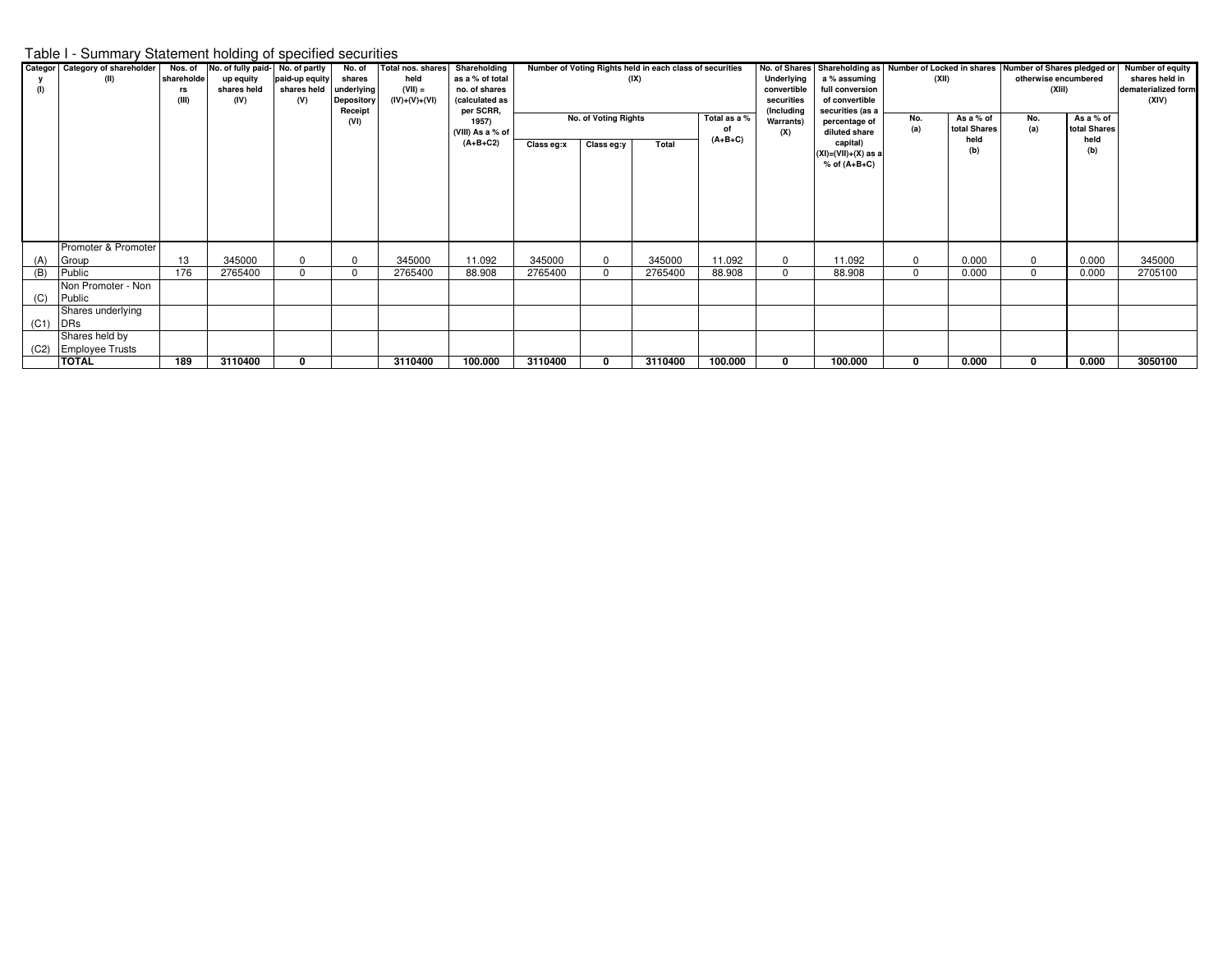## **Table II - Statement showing shareholding pattern of the Promoter and Promoter Group**

| .          | <br>Category & Name of<br>shareholders<br>(1)                         | PAN<br>(II) | Nos. of<br>shareholders<br>(III) | pattoin of tho From otor and i<br>No. of fully paid-up<br>equity shares held<br>(IV) | No. of partly<br>paid-up<br>equity shares<br>held<br>(V) | Nos. of<br>shares<br>underlying<br>Depository<br>Receipt<br>(VI) | <br>Total nos. shares<br>held<br>$(VII) = (IV)+(V)+(VI)$ | Shareholding<br>% calculated<br>as per SCRR,<br>1957<br>As a % of<br>$(A+B+C2)$ | Number of Voting Rights held in each class of securities<br>No. of Shares<br>Shareholding as<br>Number of Locked in shares<br>(IX)<br>Underlying<br>a % assuming<br>(XII)<br>Outstanding<br>full conversion<br>convertible<br>of convertible<br>securities<br>securities (as a<br>(Including<br>percentage of<br>(VIII)<br>Warrants)<br>diluted share<br>No. of Voting Rights<br>Total as a 9<br>No.<br>As a % of total |                               |                               |                              |                               |                                          |                     |                           | Number of Shares pledged or<br>otherwise encumbered<br>(XI) | Number of equity<br>shares held in<br>dematerialized form<br>(XIV) |                                       |
|------------|-----------------------------------------------------------------------|-------------|----------------------------------|--------------------------------------------------------------------------------------|----------------------------------------------------------|------------------------------------------------------------------|----------------------------------------------------------|---------------------------------------------------------------------------------|-------------------------------------------------------------------------------------------------------------------------------------------------------------------------------------------------------------------------------------------------------------------------------------------------------------------------------------------------------------------------------------------------------------------------|-------------------------------|-------------------------------|------------------------------|-------------------------------|------------------------------------------|---------------------|---------------------------|-------------------------------------------------------------|--------------------------------------------------------------------|---------------------------------------|
|            |                                                                       |             |                                  |                                                                                      |                                                          |                                                                  |                                                          |                                                                                 | Class<br>$\mathbf{x}$                                                                                                                                                                                                                                                                                                                                                                                                   | Class                         | Total                         | of Total<br>Voting<br>rights | (X)                           | capital)<br>$(XI)$ =<br>(VII)+(X) as a % | (a)                 | <b>Shares held</b><br>(b) | No.<br>(a)                                                  | As a % of<br>total Shares<br>held<br>(b)                           |                                       |
| (1)        | Indian                                                                |             | $\mathbf 0$                      | $\mathbf 0$                                                                          | $\mathbf 0$                                              | $\mathbf 0$                                                      | $\mathbf 0$                                              | 0.000                                                                           | $\mathbf 0$                                                                                                                                                                                                                                                                                                                                                                                                             | $\mathbf 0$                   | $\mathbf 0$                   | 0.000                        | $\mathbf 0$                   | 0.000                                    | $\mathbf 0$         | 0.000                     | $\mathbf 0$                                                 | 0.000                                                              | $\mathbf 0$                           |
|            | Individuals/Hindu                                                     |             |                                  |                                                                                      |                                                          |                                                                  |                                                          |                                                                                 |                                                                                                                                                                                                                                                                                                                                                                                                                         |                               |                               |                              |                               |                                          |                     |                           |                                                             |                                                                    |                                       |
| (a)        | undivided Family                                                      |             | 13                               | 345000                                                                               | $\Omega$                                                 | $\Omega$                                                         | 345000                                                   | 11.092                                                                          | 345000                                                                                                                                                                                                                                                                                                                                                                                                                  | $^{\circ}$                    | 345000                        | 11.092                       | $\mathbf{0}$                  | 11.092                                   | $^{\circ}$          | 0.000                     | $^{\circ}$                                                  | 0.000                                                              | 345000                                |
|            | <b>ABHAY AGARWAL</b>                                                  |             | $\overline{0}$                   | 107000                                                                               | $\overline{0}$                                           | $\overline{0}$                                                   | 107000                                                   | 3.440                                                                           | 107000                                                                                                                                                                                                                                                                                                                                                                                                                  | $\overline{\mathbf{0}}$       | 107000                        | 3.440                        | $\overline{0}$                | 3.440                                    | $\overline{0}$      | 0.000                     | $\overline{0}$                                              | 0.000                                                              | 107000                                |
|            | <b>ANIL KUMAR</b><br>AGARWAL                                          |             | $\mathbf{0}$                     | 11600                                                                                | $\Omega$                                                 | $\Omega$                                                         | 11600                                                    | 0.373                                                                           | 11600                                                                                                                                                                                                                                                                                                                                                                                                                   | $\mathbf 0$                   | 11600                         | 0.373                        | $\mathbf{0}$                  | 0.373                                    | $\mathbf{0}$        | 0.000                     | $\mathbf{0}$                                                | 0.000                                                              | 11600                                 |
|            | CHANDRAKALA<br><b>DEVI AGARWAL</b>                                    |             | $\mathbf{0}$                     | 10600                                                                                | $^{\circ}$                                               | $\Omega$                                                         | 10600                                                    | 0.341                                                                           | 10600                                                                                                                                                                                                                                                                                                                                                                                                                   | $\mathbf{0}$                  | 10600                         | 0.341                        | $\mathbf 0$                   | 0.341                                    | $\mathbf 0$         | 0.000                     | $\mathbf{0}$                                                | 0.000                                                              | 10600                                 |
|            | <b>DEEPAK KUMAR</b><br>AGARWAL                                        |             | $\mathbf{0}$                     |                                                                                      | $\Omega$                                                 | $\Omega$                                                         |                                                          |                                                                                 |                                                                                                                                                                                                                                                                                                                                                                                                                         | $\mathbf 0$                   |                               |                              |                               |                                          |                     |                           |                                                             |                                                                    |                                       |
|            | LUXMI DEVI                                                            |             |                                  | 3200                                                                                 |                                                          |                                                                  | 3200                                                     | 0.103                                                                           | 3200                                                                                                                                                                                                                                                                                                                                                                                                                    |                               | 3200                          | 0.103                        | $\mathbf{0}$                  | 0.103                                    | $^{\circ}$          | 0.000                     | $\mathbf{0}$                                                | 0.000                                                              | 3200                                  |
|            | AGARWAL<br><b>MAINA DEVI</b>                                          |             | $\mathbf{0}$                     | 18700                                                                                | $^{\circ}$                                               | $\Omega$                                                         | 18700                                                    | 0.601                                                                           | 18700                                                                                                                                                                                                                                                                                                                                                                                                                   | $\mathbf 0$                   | 18700                         | 0.601                        | $^{\circ}$                    | 0.601                                    | $\mathbf 0$         | 0.000                     | $\mathbf{0}$                                                | 0.000                                                              | 18700                                 |
|            | AGARWAL                                                               |             | $\mathbf{0}$                     | 17000                                                                                | $^{\circ}$                                               | $\mathbf 0$                                                      | 17000                                                    | 0.547                                                                           | 17000                                                                                                                                                                                                                                                                                                                                                                                                                   | $\mathsf 0$                   | 17000                         | 0.547                        | $^{\circ}$                    | 0.547                                    | $\mathbf 0$         | 0.000                     | $\mathbf 0$                                                 | 0.000                                                              | 17000                                 |
|            | <b>MANJU DEVI</b><br>AGARWAL                                          |             | $\mathbf{0}$                     | 31300                                                                                | $\Omega$                                                 | $\Omega$                                                         | 31300                                                    | 1.006                                                                           | 31300                                                                                                                                                                                                                                                                                                                                                                                                                   | $\mathbf 0$                   | 31300                         | 1.006                        | $\mathbf 0$                   | 1.006                                    | $\mathbf 0$         | 0.000                     | $\mathbf{0}$                                                | 0.000                                                              | 31300                                 |
|            | NAND KISHORE<br>AGARWAL                                               |             | $\mathbf 0$                      | 7300                                                                                 | $\mathbf 0$                                              | 0                                                                | 7300                                                     | 0.235                                                                           | 7300                                                                                                                                                                                                                                                                                                                                                                                                                    | $\mathbf 0$                   | 7300                          | 0.235                        | $\mathbf 0$                   | 0.235                                    | $\mathbf 0$         | 0.000                     | $\mathbf 0$                                                 | 0.000                                                              | 7300                                  |
|            | RAJENDRA KUMAR<br>AGARWAL                                             |             | $\mathbf 0$                      | 14500                                                                                | $\Omega$                                                 | $\Omega$                                                         | 14500                                                    | 0.466                                                                           | 14500                                                                                                                                                                                                                                                                                                                                                                                                                   | $\mathbf 0$                   | 14500                         | 0.466                        | 0                             | 0.466                                    | $\mathbf 0$         | 0.000                     | $\mathbf{0}$                                                | 0.000                                                              | 14500                                 |
|            | RAMAUTAR<br>AGARWAL                                                   |             | $\Omega$                         | 43500                                                                                | $\Omega$                                                 | $\mathbf 0$                                                      | 43500                                                    | 1.399                                                                           | 43500                                                                                                                                                                                                                                                                                                                                                                                                                   | $^{\circ}$                    | 43500                         | 1.399                        | $\Omega$                      | 1.399                                    | 0                   | 0.000                     | $\mathbf 0$                                                 | 0.000                                                              | 43500                                 |
|            | RUCHI AGARWAL                                                         |             | $\mathbf 0$                      | 39000                                                                                | $\mathbf 0$                                              | $\mathbf 0$                                                      | 39000                                                    | 1.254                                                                           | 39000                                                                                                                                                                                                                                                                                                                                                                                                                   | $\mathbf 0$                   | 39000                         | 1.254                        | $\mathbf 0$                   | 1.254                                    | $\mathbf 0$         | 0.000                     | $\mathbf 0$                                                 | 0.000                                                              | 39000                                 |
|            | <b>SHYAM SUNDER</b><br>AGARWAL                                        |             | $\mathbf 0$                      | 30000                                                                                | $^{\circ}$                                               | $\mathbf 0$                                                      | 30000                                                    | 0.965                                                                           | 30000                                                                                                                                                                                                                                                                                                                                                                                                                   | $\mathbf 0$                   | 30000                         | 0.965                        | $\mathbf 0$                   | 0.965                                    | $\mathbf 0$         | 0.000                     | $\mathbf 0$                                                 | 0.000                                                              | 30000                                 |
|            | <b>SURYAKANT</b><br>AGARWAL                                           |             | $\mathbf 0$                      | 11300                                                                                | $\mathbf 0$                                              | 0                                                                | 11300                                                    | 0.363                                                                           | 11300                                                                                                                                                                                                                                                                                                                                                                                                                   | $\mathbf 0$                   | 11300                         | 0.363                        | 0                             | 0.363                                    | $\mathbf 0$         | 0.000                     | $\mathbf 0$                                                 | 0.000                                                              | 11300                                 |
|            | Central<br>Government/State                                           |             |                                  |                                                                                      |                                                          |                                                                  |                                                          |                                                                                 |                                                                                                                                                                                                                                                                                                                                                                                                                         |                               |                               |                              |                               |                                          |                     |                           |                                                             |                                                                    |                                       |
| (b)        | Government(s)                                                         |             | $\mathsf 0$                      | $\mathbf 0$                                                                          | $\Omega$                                                 | $\Omega$                                                         | $\mathbf 0$                                              | 0.000                                                                           | $\mathbf 0$                                                                                                                                                                                                                                                                                                                                                                                                             | $\mathsf 0$                   | $\mathsf 0$                   | 0.000                        | $\mathbf 0$                   | 0.000                                    | $\mathsf 0$         | 0.000                     | $\mathbf 0$                                                 | 0.000                                                              | $\mathbf 0$                           |
| (c)        | Financial<br>Institutions/Banks                                       |             | $\mathbf 0$                      | $\mathbf 0$                                                                          | $^{\circ}$                                               | $\mathbf{0}$                                                     | $\mathbf 0$                                              | 0.000                                                                           | $\mathbf 0$                                                                                                                                                                                                                                                                                                                                                                                                             | $\mathbf 0$                   | $\mathbf 0$                   | 0.000                        | $\mathbf 0$                   | 0.000                                    | $\mathbf 0$         | 0.000                     | $\mathbf 0$                                                 | 0.000                                                              | $\mathbf 0$                           |
| (d)        | Any Other                                                             |             | $\mathbf{0}$                     | $\overline{0}$                                                                       | $\mathbf{0}$                                             | $\mathbf{0}$                                                     | $\mathbf 0$                                              | 0.000                                                                           | $\mathbf{0}$                                                                                                                                                                                                                                                                                                                                                                                                            | $\mathbf{0}$                  | $\mathbf{0}$                  | 0.000                        | $\Omega$                      | 0.000                                    | $\Omega$            | 0.000                     | $\Omega$                                                    | 0.000                                                              | $^{\circ}$                            |
|            | <b>Bodies Corporate</b>                                               |             | $\mathbf 0$                      | $\overline{\mathbf{0}}$                                                              | $^{\circ}$                                               | $\Omega$                                                         | $\mathbf 0$                                              | 0.000                                                                           | $\mathbf 0$                                                                                                                                                                                                                                                                                                                                                                                                             | $\mathbf 0$                   | 0                             | 0.000                        | $^{\circ}$                    | 0.000                                    | $^{\circ}$          | 0.000                     | $^{\circ}$                                                  | 0.000                                                              | $^{\circ}$                            |
|            | Trusts<br><b>Clearing Members</b>                                     |             | $\overline{0}$<br>$\mathbf 0$    | $\overline{\mathbf{0}}$<br>$\mathbf 0$                                               | $\overline{0}$<br>$\mathbf 0$                            | $\overline{0}$<br>0                                              | $\overline{0}$<br>$\mathbf 0$                            | 0.000<br>0.000                                                                  | $\overline{\mathbf{0}}$<br>$\mathbf 0$                                                                                                                                                                                                                                                                                                                                                                                  | $\overline{0}$<br>$\mathbf 0$ | $\overline{0}$<br>$\mathbf 0$ | 0.000<br>0.000               | $\overline{0}$<br>$\mathbf 0$ | 0.000<br>0.000                           | $\overline{0}$<br>0 | 0.000<br>0.000            | $\overline{0}$<br>$\mathbf 0$                               | 0.000<br>0.000                                                     | $\overline{\mathbf{0}}$<br>$^{\circ}$ |
|            | Sub-Total (A)(1)                                                      |             | 13                               | 345000                                                                               | $\mathbf 0$                                              | $\mathbf{0}$                                                     | 345000                                                   | 11.092                                                                          | 345000                                                                                                                                                                                                                                                                                                                                                                                                                  | $\mathbf 0$                   | 345000                        | 11.092                       | $\mathbf 0$                   | 11.092                                   | $\mathbf 0$         | 0.000                     | $\mathbf{0}$                                                | 0.000                                                              | 345000                                |
|            |                                                                       |             |                                  |                                                                                      |                                                          |                                                                  |                                                          |                                                                                 |                                                                                                                                                                                                                                                                                                                                                                                                                         |                               |                               |                              |                               |                                          |                     |                           |                                                             |                                                                    |                                       |
| (2)        | Foreign                                                               |             | $\mathbf 0$                      | $\mathbf 0$                                                                          | $\mathbf 0$                                              | $\mathbf 0$                                                      | $\mathsf 0$                                              | 0.000                                                                           | $\mathbf 0$                                                                                                                                                                                                                                                                                                                                                                                                             | $\mathsf 0$                   | $\overline{\mathbf{0}}$       | 0.000                        | $\mathbf 0$                   | 0.000                                    | $\overline{0}$      | 0.000                     | $\mathbf 0$                                                 | 0.000                                                              | $\mathbf 0$                           |
|            | Individuals (Non-<br>Resident                                         |             |                                  |                                                                                      |                                                          |                                                                  |                                                          |                                                                                 |                                                                                                                                                                                                                                                                                                                                                                                                                         |                               |                               |                              |                               |                                          |                     |                           |                                                             |                                                                    |                                       |
| (a)        | Individuals/Foreign<br>Individuals)                                   |             | $\mathbf 0$                      | $\Omega$                                                                             | $\mathbf 0$                                              | $\Omega$                                                         | $^{\circ}$                                               | 0.000                                                                           | $\mathbf{0}$                                                                                                                                                                                                                                                                                                                                                                                                            | $\mathbf{0}$                  | $\mathbf{0}$                  | 0.000                        | $^{\circ}$                    | 0.000                                    | $\mathbf 0$         | 0.000                     | $\mathbf{0}$                                                | 0.000                                                              | $\Omega$                              |
| (b)        | Government                                                            |             | $\mathbf 0$                      | $\overline{0}$                                                                       | $\mathbf 0$                                              | $\mathbf 0$                                                      | $\mathbf 0$                                              | 0.000                                                                           | $\mathbf 0$                                                                                                                                                                                                                                                                                                                                                                                                             | $\mathbf 0$                   | $\mathbf 0$                   | 0.000                        | $\mathbf 0$                   | 0.000                                    | 0                   | 0.000                     | $\mathbf 0$                                                 | 0.000                                                              | $\mathbf 0$                           |
| (c)        | Institutions                                                          |             | $\mathbf 0$                      | $\mathbf 0$                                                                          | $^{\circ}$                                               | 0                                                                | $\mathbf 0$                                              | 0.000                                                                           | $\mathbf 0$                                                                                                                                                                                                                                                                                                                                                                                                             | $\mathbf 0$                   | $\mathbf 0$                   | 0.000                        | $\mathbf 0$                   | 0.000                                    | $^{\circ}$          | 0.000                     | $\mathbf 0$                                                 | 0.000                                                              | 0                                     |
|            | Foreign Portfolio<br>Investor                                         |             | $\Omega$                         | $\mathbf{0}$                                                                         | $\Omega$                                                 | $\Omega$                                                         | $\Omega$                                                 | 0.000                                                                           | $\mathbf 0$                                                                                                                                                                                                                                                                                                                                                                                                             | $\Omega$                      | $\Omega$                      | 0.000                        | $\Omega$                      | 0.000                                    | $\Omega$            | 0.000                     | $\Omega$                                                    | 0.000                                                              | $\mathbf 0$                           |
| (d)<br>(e) | Any Other                                                             |             | $\mathbf 0$                      | $\overline{\mathbf{0}}$                                                              | $\mathbf 0$                                              | $\mathbf 0$                                                      | $\overline{0}$                                           | 0.000                                                                           | $\mathbf 0$                                                                                                                                                                                                                                                                                                                                                                                                             | $\mathbf 0$                   | $\mathbf 0$                   | 0.000                        | $\mathbf 0$                   | 0.000                                    | $\mathbf 0$         | 0.000                     | $\mathbf 0$                                                 | 0.000                                                              | $\mathbf 0$                           |
|            | OCBs                                                                  |             | $\mathbf 0$                      | $\mathbf 0$                                                                          | $\mathbf 0$                                              | $\mathbf 0$                                                      | $\mathbf{0}$                                             | 0.000                                                                           | 0                                                                                                                                                                                                                                                                                                                                                                                                                       | $\mathbf 0$                   | 0                             | 0.000                        | 0                             | 0.000                                    | $\mathbf 0$         | 0.000                     | $\mathbf 0$                                                 | 0.000                                                              | $\mathbf{0}$                          |
|            | Sub-Total (A)(2)                                                      |             | $\mathbf{0}$                     | $\mathbf 0$                                                                          | $\mathbf{0}$                                             | $\mathbf 0$                                                      | $\mathbf 0$                                              | 0.000                                                                           | $\mathbf 0$                                                                                                                                                                                                                                                                                                                                                                                                             | $\mathbf 0$                   | $\mathbf 0$                   | 0.000                        | $\mathbf 0$                   | 0.000                                    | $\mathbf{0}$        | 0.000                     | $\mathbf 0$                                                 | 0.000                                                              | $\mathbf 0$                           |
|            |                                                                       |             |                                  |                                                                                      |                                                          |                                                                  |                                                          |                                                                                 |                                                                                                                                                                                                                                                                                                                                                                                                                         |                               |                               |                              |                               |                                          |                     |                           |                                                             |                                                                    |                                       |
|            | <b>Total Shareholding</b><br>of Promoter and<br><b>Promoter Group</b> |             |                                  |                                                                                      |                                                          |                                                                  |                                                          |                                                                                 |                                                                                                                                                                                                                                                                                                                                                                                                                         |                               |                               |                              |                               |                                          |                     |                           |                                                             |                                                                    |                                       |
|            | $(A)=(A)(1)+(A)(2)$                                                   |             | 13                               | 345000                                                                               | $\mathbf{0}$                                             | $\mathbf 0$                                                      | 345000                                                   | 11.092                                                                          | 345000                                                                                                                                                                                                                                                                                                                                                                                                                  | $\mathbf{0}$                  | 345000                        | 11.092                       | 0                             | 11.092                                   | $\mathbf 0$         | 0.000                     | $\mathbf 0$                                                 | 0.000                                                              | 345000                                |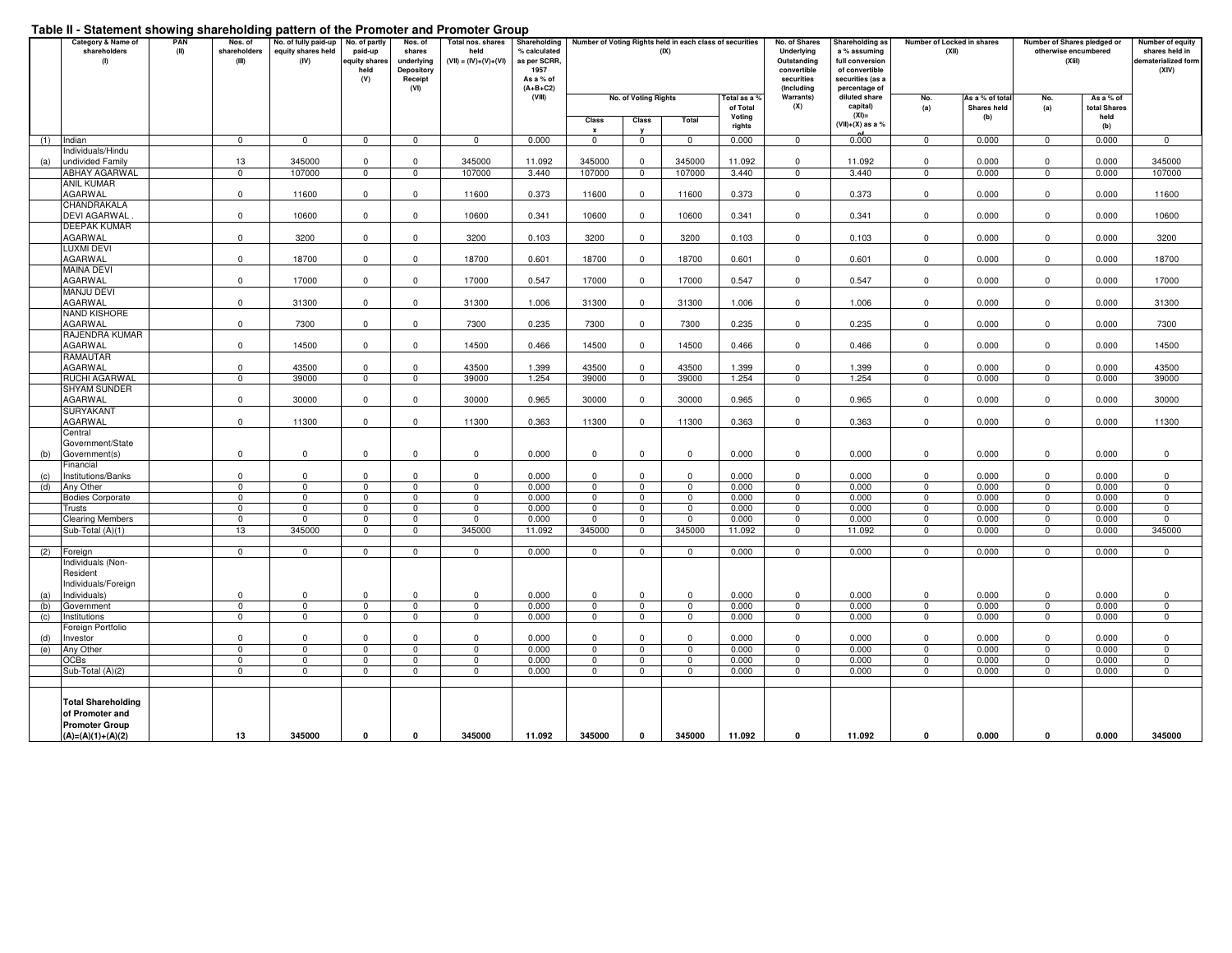## **Table III - Statement showing shareholding pattern of the Public shareholder**

|            | Category & Na<br>shareholders              | PAN<br>(II) | Nos. of<br>archol<br>ers<br>.           | No. of fully<br>aid-up equit<br>shares held | No. of partly<br>Nos. of<br>Total nos<br>hareholdi<br>ts held in<br>paid-up<br>shares<br>shares held<br>% calculate<br>(DC)<br>derivi<br>$CMB =$ |                                |                                     | <b>Io. of Shares</b><br><b>Underlying</b><br>Outstanding | ding as a<br>hareh<br>assuming full<br>conversion of |                                        | r of Locked in<br>shares<br>(XI)      |                               | nber of Shares<br>edged or otherwise   | mber of equit<br>shares held in<br>paterialized  |                                |                |                                    |                   |                                    |
|------------|--------------------------------------------|-------------|-----------------------------------------|---------------------------------------------|--------------------------------------------------------------------------------------------------------------------------------------------------|--------------------------------|-------------------------------------|----------------------------------------------------------|------------------------------------------------------|----------------------------------------|---------------------------------------|-------------------------------|----------------------------------------|--------------------------------------------------|--------------------------------|----------------|------------------------------------|-------------------|------------------------------------|
|            | (0)                                        |             | (II)                                    | (W)                                         | ity sha<br>held<br>(V)                                                                                                                           | nuenyn<br>Jeposito<br>Receipt  | $(IV) + (V) + (VI)$                 | per SCRR<br>s per ach<br>1957<br>As a % of               |                                                      | No. of Voting Rights                   |                                       | 'otal as a %c<br>Total Voting | convertible<br>securities              | conversion of<br>convertible<br>securities (as a | No.<br>(a)                     | s a %<br>total | No.<br>(a)                         | As a % o<br>total | form<br>$(XIN)$                    |
|            |                                            |             |                                         |                                             |                                                                                                                                                  | (VI)                           |                                     | $(A + B + C2)$<br>(VIII)                                 | Class                                                | Class                                  | Total                                 | rights                        | (Including<br><b>Warrants</b>          | rcentage of dilute                               |                                | Shares<br>held |                                    | Shares<br>held    |                                    |
|            |                                            |             |                                         |                                             |                                                                                                                                                  |                                |                                     |                                                          | $\mathbf x$                                          | y                                      |                                       |                               | $\alpha$                               | share capital)<br>$(XI) =$                       |                                | (b)            |                                    | (b)               |                                    |
|            |                                            |             |                                         |                                             |                                                                                                                                                  |                                |                                     |                                                          |                                                      |                                        |                                       |                               |                                        | (VII)+(X) as a % of<br>(A+B+C)                   |                                |                |                                    |                   |                                    |
|            |                                            |             |                                         |                                             |                                                                                                                                                  |                                |                                     |                                                          |                                                      |                                        |                                       |                               |                                        |                                                  |                                |                |                                    |                   |                                    |
|            |                                            |             |                                         |                                             |                                                                                                                                                  |                                |                                     |                                                          |                                                      |                                        |                                       |                               |                                        |                                                  |                                |                |                                    |                   |                                    |
| (1)        | stitutions                                 |             | $\overline{0}$                          | O                                           | 0                                                                                                                                                | o                              |                                     | 0.000                                                    | 0                                                    | O                                      | 0                                     | 0.000                         | o                                      | 0.000                                            |                                | 0.000          | $\circ$                            | 0.000             |                                    |
|            | (a) Mutual Funds<br>Venture Capital        |             | $\overline{0}$                          | $\overline{0}$                              | $\overline{0}$                                                                                                                                   | $\overline{0}$                 | $\overline{0}$                      | 0.000                                                    | $\overline{0}$                                       | $\overline{0}$                         | $\overline{0}$                        | 0.000                         | $\overline{0}$                         | 0.000                                            | $\overline{0}$                 | 0.000          | $\overline{0}$                     | 0.000             | $\overline{0}$                     |
| (b)        | Funds<br>Alternate Investment              |             | $\circ$                                 | $\circ$                                     | $\mathbf{0}$                                                                                                                                     | $\circ$                        | $\theta$                            | 0.000                                                    | $\theta$                                             | $\mathsf{O}\xspace$                    | $\circ$                               | 0.000                         | $\mathbb O$                            | 0.000                                            | $\circ$                        | 0.000          | $\mathsf{O}\xspace$                | 0.000             | $\mathsf{O}\xspace$                |
| (c)        | Funds<br>Foreign Venture                   |             | $\circ$                                 | $\circ$                                     | $\mathbf 0$                                                                                                                                      | $\mathbf{0}$                   | $\circ$                             | 0.000                                                    | $\mathbf 0$                                          | $\theta$                               | $\mathsf 0$                           | 0.000                         | $\mathbf 0$                            | 0.000                                            | $\circ$                        | 0.000          | $\theta$                           | 0.000             | $\mathbf 0$                        |
| (d)        | Capital Investors                          |             | $\mathbf{0}$                            | $\theta$                                    | $\mathbf{0}$                                                                                                                                     | $\mathbf{0}$                   | $\circ$                             | 0.000                                                    | $\mathbf{0}$                                         | $\theta$                               | $\theta$                              | 0.000                         | $\,$ 0                                 | 0.000                                            | $\circ$                        | 0.000          | $\circ$                            | 0.000             | $\mathsf 0$                        |
| (e)        | Foreign Portfolio<br>Investors             |             | $\,$ 0 $\,$                             | $\mathbb O$                                 | $\mathbf 0$                                                                                                                                      | $\mathbf 0$                    | $\,$ 0                              | 0.000                                                    | $\mathbf 0$                                          | $\circ$                                | $\mathsf{O}\xspace$                   | 0.000                         | $\mathsf{O}\xspace$                    | 0.000                                            | $\,$ 0 $\,$                    | 0.000          | $\mathbb O$                        | 0.000             | $\mathbf 0$                        |
| (f)        | nancial<br>Institutions/Bank               |             | $\Omega$                                | ń                                           | ò                                                                                                                                                | $\theta$                       | $\theta$                            | 0.000                                                    | n                                                    | $\theta$                               | $\Omega$                              | 0.000                         | $\theta$                               | 0.000                                            | ò                              | 0.000          | $\Omega$                           | 0.000             | $\Omega$                           |
| (g)        | Insurance Companie                         |             | $\mathbf{0}$                            | $\circ$                                     | $\mathbf{0}$                                                                                                                                     | $\mathbf{0}$                   | $\theta$                            | 0.000                                                    | $\mathbf{0}$                                         | $\mathsf{O}\xspace$                    | $\circ$                               | 0.000                         | $\mathbb O$                            | 0.000                                            | $\circ$                        | 0.000          | $\circ$                            | 0.000             | $\mathsf{O}\xspace$                |
|            | Provident                                  |             |                                         |                                             |                                                                                                                                                  |                                |                                     |                                                          |                                                      |                                        |                                       |                               |                                        |                                                  |                                |                |                                    |                   |                                    |
| (h)        | Funds/Pension Funds                        |             | $\Omega$                                |                                             | n                                                                                                                                                |                                |                                     | 0.000                                                    |                                                      |                                        | $\Omega$                              | 0.000                         | $\Omega$                               | 0.000                                            |                                | 0.000          |                                    | 0.000             |                                    |
| (0)        | Any Other<br>Foreign Institutional         |             | $\mathbf 0$                             | $^{\circ}$                                  | 0                                                                                                                                                | 0                              | $^{\circ}$                          | 0.000                                                    | 0                                                    | 0                                      | $^{\circ}$                            | 0.000                         | $\overline{\mathbf{0}}$                | 0.000                                            | $^{\circ}$                     | 0.000          | $^{\circ}$                         | 0.000             | $\mathbf 0$                        |
|            | Investors<br>QFI - Corporate               |             | $\mathbf 0$<br>$\overline{\mathbf{0}}$  | $\,0\,$<br>0                                | $\pmb{0}$<br>o                                                                                                                                   | $\mathbf{0}$<br>o              | $\circ$<br>o                        | 0.000<br>0.000                                           | $\bf{0}$<br>o                                        | $\mathbf 0$<br>$\overline{\mathbf{0}}$ | $\,$ 0<br>0                           | 0.000<br>0.000                | $\,$ 0<br>$\overline{\mathbf{0}}$      | 0.000<br>0.000                                   | $\mathbb O$<br>o               | 0.000<br>0.000 | $\circ$<br>$\overline{\mathbf{0}}$ | 0.000<br>0.000    | $\circ$<br>$\overline{\mathbf{0}}$ |
|            | Sub-Total (B)(1)                           |             | $\Omega$                                |                                             | n                                                                                                                                                | $\Omega$                       | $\Omega$                            | 0.000                                                    | n                                                    | $\sim$                                 | $\Omega$                              | 0.000                         | $\Omega$                               | 0.000                                            |                                | 0.000          | $\Omega$                           | 0.000             | $\Omega$                           |
|            | Central<br>Government/State                |             |                                         |                                             |                                                                                                                                                  |                                |                                     |                                                          |                                                      |                                        |                                       |                               |                                        |                                                  |                                |                |                                    |                   |                                    |
| (2)        | Government(s)/Presid                       |             | $\theta$                                |                                             |                                                                                                                                                  | n                              | $\Omega$                            |                                                          |                                                      |                                        | $\ddot{\mathbf{0}}$                   |                               | $\theta$                               | 0.000                                            | $\Omega$                       | 0.000          | $\Omega$                           | 0.000             | $\theta$                           |
|            | ent of India<br>Sub-Total (B)(2)           |             | $\pmb{0}$                               | $\theta$                                    | 0<br>$\mathbf 0$                                                                                                                                 | $\overline{0}$                 | $\theta$                            | 0.000<br>0.000                                           | $^{\circ}$                                           | $\pmb{0}$                              | $\overline{0}$                        | 0.000<br>0.000                | $\pmb{0}$                              | 0.000                                            | $\circ$                        | 0.000          | $\mathbf 0$                        | 0.000             | $\pmb{0}$                          |
|            | (3) Non-Institutions<br>(a) Individuals    |             | $\overline{\phantom{a}}$                | O                                           | O                                                                                                                                                | ō                              | o                                   | 0.000                                                    | $\bf{0}$                                             | $\overline{0}$                         | $\overline{\mathbf{0}}$               | 0.000                         | $\overline{\mathbf{0}}$                | 0.000                                            | o                              | 0.000          | $\circ$                            | 0.000             | $\overline{0}$                     |
|            |                                            |             | $\overline{\mathbf{0}}$                 | $\overline{0}$                              | $\overline{0}$                                                                                                                                   | $\overline{0}$                 | $\overline{0}$                      | 0.000                                                    | $\overline{0}$                                       | $\overline{0}$                         | $\overline{0}$                        | 0.000                         | $\overline{0}$                         | 0.000                                            | $\overline{0}$                 | 0.000          | $\overline{0}$                     | 0.000             | $\overline{\mathbf{0}}$            |
|            | Individual<br>shareholders holding         |             |                                         |                                             |                                                                                                                                                  |                                |                                     |                                                          |                                                      |                                        |                                       |                               |                                        |                                                  |                                |                |                                    |                   |                                    |
|            | nominal share capital<br>up to Rs.2 Lakhs. |             | $121$                                   | 561350                                      | $\mathbf 0$                                                                                                                                      | $\,$ 0 $\,$                    | 561350                              | 18.048                                                   | 561350                                               | $\mathbf 0$                            | 561350                                | 18.048                        | $\mathsf{O}\xspace$                    | 18.048                                           | $\circ$                        | 0.000          | $\circ$                            | 0.000             | 501250                             |
|            |                                            |             |                                         |                                             |                                                                                                                                                  |                                |                                     |                                                          |                                                      |                                        |                                       |                               |                                        |                                                  |                                |                |                                    |                   |                                    |
|            | ii) Individual<br>shareholders holding     |             |                                         |                                             |                                                                                                                                                  |                                |                                     |                                                          |                                                      |                                        |                                       |                               |                                        |                                                  |                                |                |                                    |                   |                                    |
|            | nominal share capital<br>in excess of Rs.2 |             |                                         |                                             |                                                                                                                                                  |                                |                                     |                                                          |                                                      |                                        |                                       |                               |                                        |                                                  |                                |                |                                    |                   |                                    |
|            | Lakhs.<br>BIKRAM                           |             | 13                                      | 1179900                                     | O                                                                                                                                                | o                              | 1179900                             | 37.934                                                   | 1179900                                              | $\theta$                               | 1179900                               | 37.934                        | $\theta$                               | 37.934                                           |                                | 0.000          | $\theta$                           | 0.000             | 1179900                            |
|            | CHAKRABORTY                                |             | $\Omega$                                | 35300                                       | $\theta$                                                                                                                                         | $\mathbf{a}$                   | 35300                               | 1.135                                                    | 35300                                                | $\theta$                               | 35300                                 | 1.135                         | $\Omega$                               | 1 135                                            | $\Omega$                       | 0.000          | $\Omega$                           | 0.000             | 35300                              |
|            | ATA DEVI KHEMKA                            |             | $\circ$                                 | 70000                                       | $\mathbf{0}$                                                                                                                                     | $\mathbf{0}$                   | 70000                               | 2.251                                                    | 70000                                                | $\Omega$                               | 70000                                 | 2.251                         | $\mathsf{O}\xspace$                    | 2.251                                            | $\circ$                        | 0.000          | $\Omega$                           | 0.000             | 70000                              |
|            | <b>MAHESH KUMAR</b><br>MITTAL              |             | $\mathbf 0$                             | 491210                                      | 0                                                                                                                                                | $\mathbf 0$                    | 491210                              | 15.793                                                   | 491210                                               | $\mathsf{O}\xspace$                    | 491210                                | 15.793                        | $\mathsf 0$                            | 15.793                                           | $\circ$                        | 0.000          | $\mathsf{O}\xspace$                | 0.000             | 491210                             |
|            | MANOJ KUMAR<br>AGARWAL                     |             | $\mathbb O$                             | 36000                                       | $\mathbf 0$                                                                                                                                      | $\mathbf 0$                    | 36000                               | 1.157                                                    | 36000                                                | $\mathsf 0$                            | 36000                                 | 1.157                         | $\,$ 0                                 | 1.157                                            | $\mathbb O$                    | 0.000          | $\circ$                            | 0.000             | 36000                              |
|            | NETAI CHAND SEAL                           |             | $\theta$                                | 42590                                       | $\mathbf{0}$                                                                                                                                     | $\overline{a}$                 | 42590                               | 1.369                                                    | 42590                                                | $\Omega$                               | 42590                                 | 1.369                         | $\circ$                                | 1.369                                            | $\Omega$                       | 0.000          | $\theta$                           | 0.000             | 42590                              |
|            | PARTHA DAS<br>RAJENDRA PRASAD              |             | $\mathfrak o$                           | 58300                                       | $\overline{\mathbf{0}}$                                                                                                                          | $\pmb{0}$                      | 58300                               | 1.874                                                    | 58300                                                | $\overline{\mathbf{0}}$                | 58300                                 | 1.874                         | $\overline{\mathbf{0}}$                | 1.874                                            | $\overline{\mathbf{0}}$        | 0.000          | $\overline{0}$                     | 0.000             | 58300                              |
|            | SHAH<br><b>VIKAS MITTAL</b>                |             | $\circ$                                 | 123200                                      | o                                                                                                                                                | ò                              | 123200                              | 3.961                                                    | 123200                                               |                                        | 123200                                | 3.961                         | $\circ$                                | 3.961                                            | $\Omega$                       | 0.000          |                                    | 0.000             | 123200                             |
|            | <b>VIKAS MITTAL (HUF</b>                   |             | $\overline{0}$                          | 80450                                       | $\overline{0}$                                                                                                                                   | $\overline{0}$                 | 80450                               | 2.586                                                    | 80450                                                | $\overline{0}$                         | 80450                                 | 2.586                         | $\overline{0}$                         | 2.586                                            | $\overline{0}$                 | 0.000          | $\overline{0}$                     | 0.000             | 80450                              |
|            | .<br>NBFCs registered with                 |             | $\mathbf 0$                             | 130950                                      | $\pmb{0}$                                                                                                                                        | $\mathbf 0$                    | 130950                              | 4.210                                                    | 130950                                               | o                                      | 130950                                | 4.210                         | $\,$ 0                                 | 4.210                                            | $\mathbf{0}$                   | 0.000          | $\ddot{\mathbf{0}}$                | 0.000             | 130950                             |
| (b)<br>(c) | RBI<br><b>Employee Trusts</b>              |             | $\mathbf 0$<br>$\overline{0}$           | $\ddot{\text{o}}$<br>$\overline{0}$         | $\mathbf 0$<br>$\overline{0}$                                                                                                                    | $\mathbf{0}$<br>$\overline{0}$ | $\ddot{\text{o}}$<br>$\overline{0}$ | 0.000<br>0.000                                           | $\mathbf{0}$<br>$\overline{0}$                       | $\circ$<br>$\overline{0}$              | $\ddot{\mathbf{0}}$<br>$\overline{0}$ | 0.000<br>0.000                | $\mathsf 0$<br>$\overline{0}$          | 0.000<br>0.000                                   | $\mathbf{0}$<br>$\overline{0}$ | 0.000<br>0.000 | $\circ$<br>$\overline{0}$          | 0.000<br>0.000    | $\mathbf 0$<br>$\overline{0}$      |
|            | Overseas Depositors                        |             |                                         |                                             |                                                                                                                                                  |                                |                                     |                                                          |                                                      |                                        |                                       |                               |                                        |                                                  |                                |                |                                    |                   |                                    |
|            | (holding                                   |             |                                         |                                             |                                                                                                                                                  |                                |                                     |                                                          |                                                      |                                        |                                       |                               |                                        |                                                  |                                |                |                                    |                   |                                    |
| (d)<br>(e) | DRs)(balancing figure<br>Any Other         |             | $\mathbf{0}$<br>$\overline{0}$          | $\overline{0}$                              | $\overline{0}$                                                                                                                                   | $\overline{0}$                 | $\overline{0}$                      | 0.000<br>0.000                                           | $\overline{0}$                                       | $\overline{0}$                         | $\overline{0}$                        | 0.000<br>0.000                | $\overline{0}$                         | 0.000<br>0.000                                   | $\overline{0}$                 | 0.000<br>0.000 | $\overline{0}$                     | 0.000<br>0.000    | $\overline{0}$                     |
|            | Bodies Corporate<br><b>BASUKINATH</b>      |             | 41                                      | 102365                                      | $\Omega$                                                                                                                                         | $\Omega$                       | 1023650                             | 32.911                                                   | 102365                                               | $^{\circ}$                             | 102365                                | 32.911                        | $\theta$                               | 32.911                                           | £                              | 0.000          | $\Omega$                           | 0.000             | 102345                             |
|            | BARTER PVT. LTD<br>RETTER                  |             | $\circ$                                 | 60400                                       | $\mathbf{0}$                                                                                                                                     | $\mathbf{0}$                   | 60400                               | 1.942                                                    | 60400                                                | $\circ$                                | 60400                                 | 1.942                         | $\circ$                                | 1.942                                            | $\theta$                       | 0.000          | $\theta$                           | 0.000             | 60400                              |
|            | MERCANTILE<br>PRIVATE LIMITED              |             | $\mathbf 0$                             | 31490                                       | $\Omega$                                                                                                                                         | $\theta$                       | 31490                               | 1.012                                                    | 31490                                                | $\Omega$                               | 31490                                 | 1.012                         | $\mathbf 0$                            | 1.012                                            |                                | 0.000          | $\Omega$                           | 0.000             | 31490                              |
|            | HANDSOME<br><b>MERCHANTS</b>               |             |                                         |                                             |                                                                                                                                                  |                                |                                     |                                                          |                                                      |                                        |                                       |                               |                                        |                                                  |                                |                |                                    |                   |                                    |
|            | PRIVATE LIMITED                            |             | $\mathbf 0$                             | 75000                                       | 0                                                                                                                                                | $\mathbf{0}$                   | 75000                               | 2.411                                                    | 75000                                                | $\mathbf{0}$                           | 75000                                 | 2.411                         | $\mathsf{O}\xspace$                    | 2.411                                            | o                              | 0.000          | $\circ$                            | 0.000             | 75000                              |
|            | LOWER VYAPAR<br>PVT. LTD.                  |             | $\mathbf 0$                             | 39550                                       | $\mathbf 0$                                                                                                                                      | $\mathbf{0}$                   | 39550                               | 1.272                                                    | 39550                                                | $\theta$                               | 39550                                 | 1.272                         | $\mathsf{O}\xspace$                    | 1.272                                            | $\circ$                        | 0.000          | $\theta$                           | 0.000             | 39550                              |
|            | MSP SPONGE IRON<br><b>LIMITED</b>          |             | $\,$ 0 $\,$                             | 35000                                       | $\mathbf{0}$                                                                                                                                     | $\overline{0}$                 | 35000                               | 1.125                                                    | 35000                                                | $\circ$                                | 35000                                 | 1.125                         | $\mathfrak o$                          | 1.125                                            | $\Omega$                       | 0.000          | $\circ$                            | 0.000             | 35000                              |
|            | NAKSHATRA<br>COMMERCIAL                    |             |                                         |                                             |                                                                                                                                                  |                                |                                     |                                                          |                                                      |                                        |                                       |                               |                                        |                                                  |                                |                |                                    |                   |                                    |
|            | PRIVATE LIMITED<br>PRIYA VINCOM            |             | $\bf{0}$                                | 42500                                       | $\circ$                                                                                                                                          | o                              | 42500                               | 1.366                                                    | 42500                                                | $^{\circ}$                             | 42500                                 | 1.366                         | $\mathbf 0$                            | 1.366                                            |                                | 0.000          | $^{\circ}$                         | 0.000             | 42500                              |
|            | PRIVATE LIMITED<br><b>VENERA IT</b>        |             | $\mathbb O$                             | 90000                                       | $\mathbf{0}$                                                                                                                                     | $\circ$                        | 90000                               | 2.894                                                    | 90000                                                | $\circ$                                | 90000                                 | 2.894                         | $\circ$                                | 2.894                                            | $\circ$                        | 0.000          | $\circ$                            | 0.000             | 90000                              |
|            | <b>MARKETING PVT</b>                       |             |                                         |                                             |                                                                                                                                                  |                                |                                     |                                                          |                                                      |                                        |                                       |                               |                                        |                                                  |                                |                |                                    |                   |                                    |
|            | LTD<br><b>ZOOM SYSTEMS</b>                 |             | $\mathbf 0$                             | 57000                                       | $\mathbf 0$                                                                                                                                      | $\mathbf 0$                    | 57000                               | 1.833                                                    | 57000                                                | $^{\circ}$                             | 57000                                 | 1.833                         | $\theta$                               | 1.833                                            |                                | 0.000          |                                    | 0.000             | 57000                              |
|            | PRIVATE LIMITED<br>QFI - Individual        |             | $\mathbf 0$<br>$\overline{\phantom{a}}$ | 270900                                      | $\mathbf{0}$<br>o                                                                                                                                | $\theta$<br>o                  | 270900                              | 8,709<br>0.000                                           | 270900                                               | $\circ$<br>0                           | 270900                                | 8,709<br>0.000                | $\mathbb O$<br>$\overline{\mathbf{0}}$ | 8,709<br>0.000                                   | $\theta$<br>c                  | 0.000<br>0.000 | $\theta$<br>0                      | 0.000<br>0.000    | 270900<br>O                        |
|            | NRI - Repatriabl                           |             | $\circ$                                 | $\Omega$                                    | $\circ$                                                                                                                                          | $\Omega$                       | $\Omega$                            | 0.000                                                    | n                                                    | $^{\circ}$                             | $^{\circ}$                            | 0.000                         | $^{\circ}$                             | 0.000                                            | $\Omega$                       | 0.000          | n                                  | 0.000             | $^{\circ}$                         |
|            | NRI - Non-Repatriable                      |             | $\circ$                                 | $\theta$                                    | $\mathbf{0}$                                                                                                                                     | $\theta$                       | $\circ$                             | 0.000                                                    | $\mathbf{0}$                                         | $\theta$                               | $\theta$                              | 0.000                         | $\circ$                                | 0.000                                            | $\Omega$                       | 0.000          | $\theta$                           | 0.000             | $\theta$                           |
|            | OCBs<br>rusts                              |             | $\mathbf 0$<br>$\overline{\mathbf{0}}$  | $\circ$<br>$\overline{0}$                   | 0<br>$\overline{0}$                                                                                                                              | $\mathbf 0$<br>ō               | $\circ$<br>$\overline{0}$           | 0.000<br>0.000                                           | $\mathbf 0$<br>$\overline{0}$                        | $\circ$<br>O                           | $\mathbb O$<br>$\overline{0}$         | 0.000<br>0.000                | $\mathbb O$<br>$\overline{\mathbf{0}}$ | 0.000<br>0.000                                   | $\circ$<br>c                   | 0.000<br>0.000 | $\circ$<br>ō                       | 0.000<br>0.000    | $\circ$<br>$\overline{0}$          |
|            | learing Memebers<br>Sub-Total (B)(3)       |             | -1<br>176                               | 500<br>2765400                              | n<br>$^{\circ}$                                                                                                                                  | n<br>$^{\circ}$                | 500<br>2765400                      | 0.016<br>88.908                                          | 500<br>2765400                                       | $^{\circ}$<br>$^{\circ}$               | 500<br>2765400                        | 0.016<br>88.908               | $^{\circ}$<br>$^{\circ}$               | 0.016<br>88.908                                  | -C                             | 0.000<br>0.000 | $\Omega$<br>0                      | 0.000<br>0.000    | 500<br>270510                      |
|            | <b>Total Public</b>                        |             |                                         |                                             |                                                                                                                                                  |                                |                                     |                                                          |                                                      |                                        |                                       |                               |                                        |                                                  |                                |                |                                    |                   |                                    |
|            | Shareholding<br>$(B)=(B)(1)+(B)(2)+(B)($   |             |                                         |                                             |                                                                                                                                                  |                                |                                     |                                                          |                                                      |                                        |                                       |                               |                                        |                                                  |                                |                |                                    |                   |                                    |
|            |                                            |             | 176                                     | 2765400                                     |                                                                                                                                                  |                                | 2765400                             | 88.908                                                   | 2765400                                              | $\mathbf 0$                            | 2765400                               | 88.908                        |                                        | 88.908                                           |                                | 0.000          |                                    | 0.000             | 2705100                            |